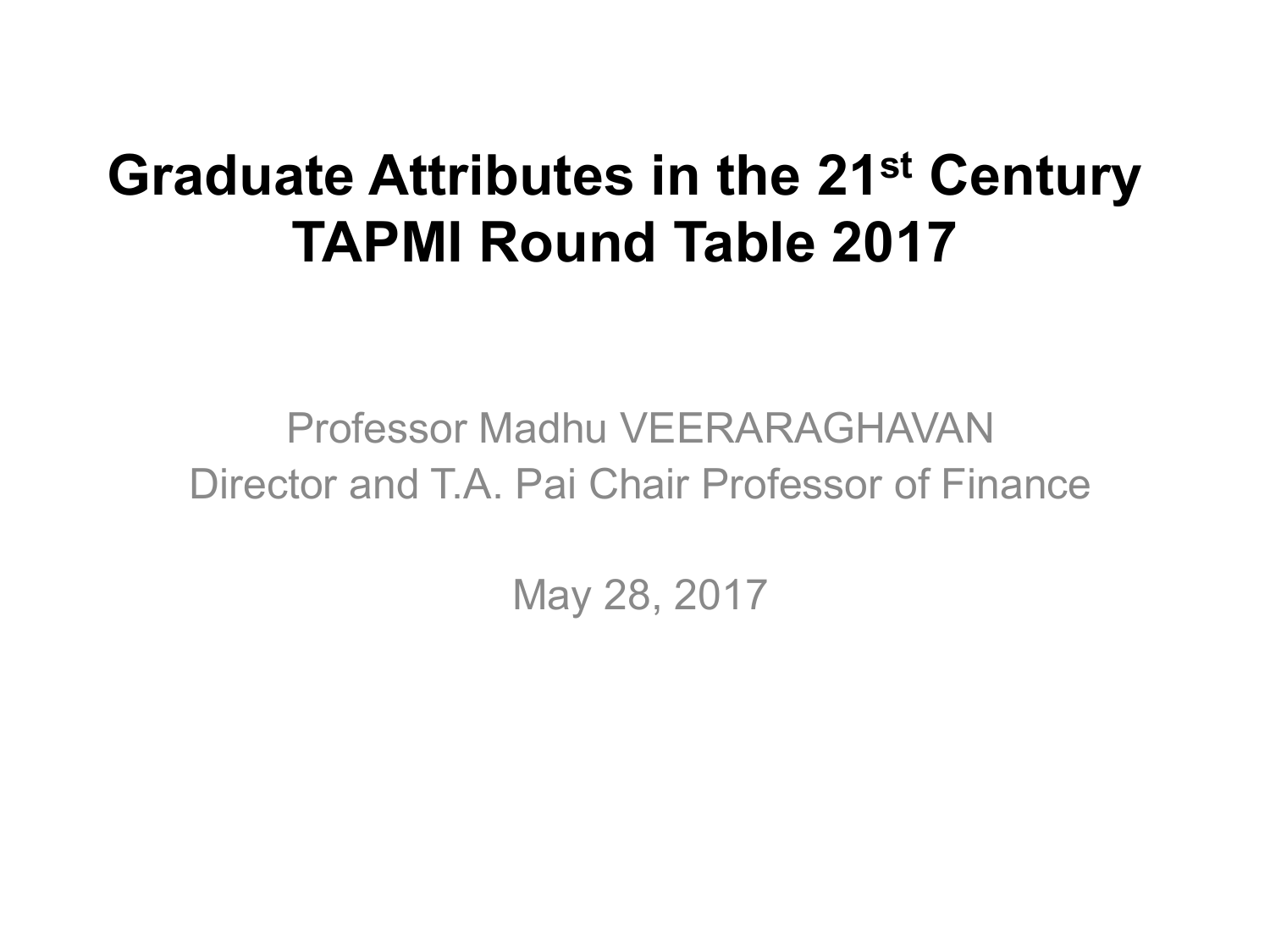#### **Our Mission Statement**

#### "To excel in postgraduate management education, research and practice"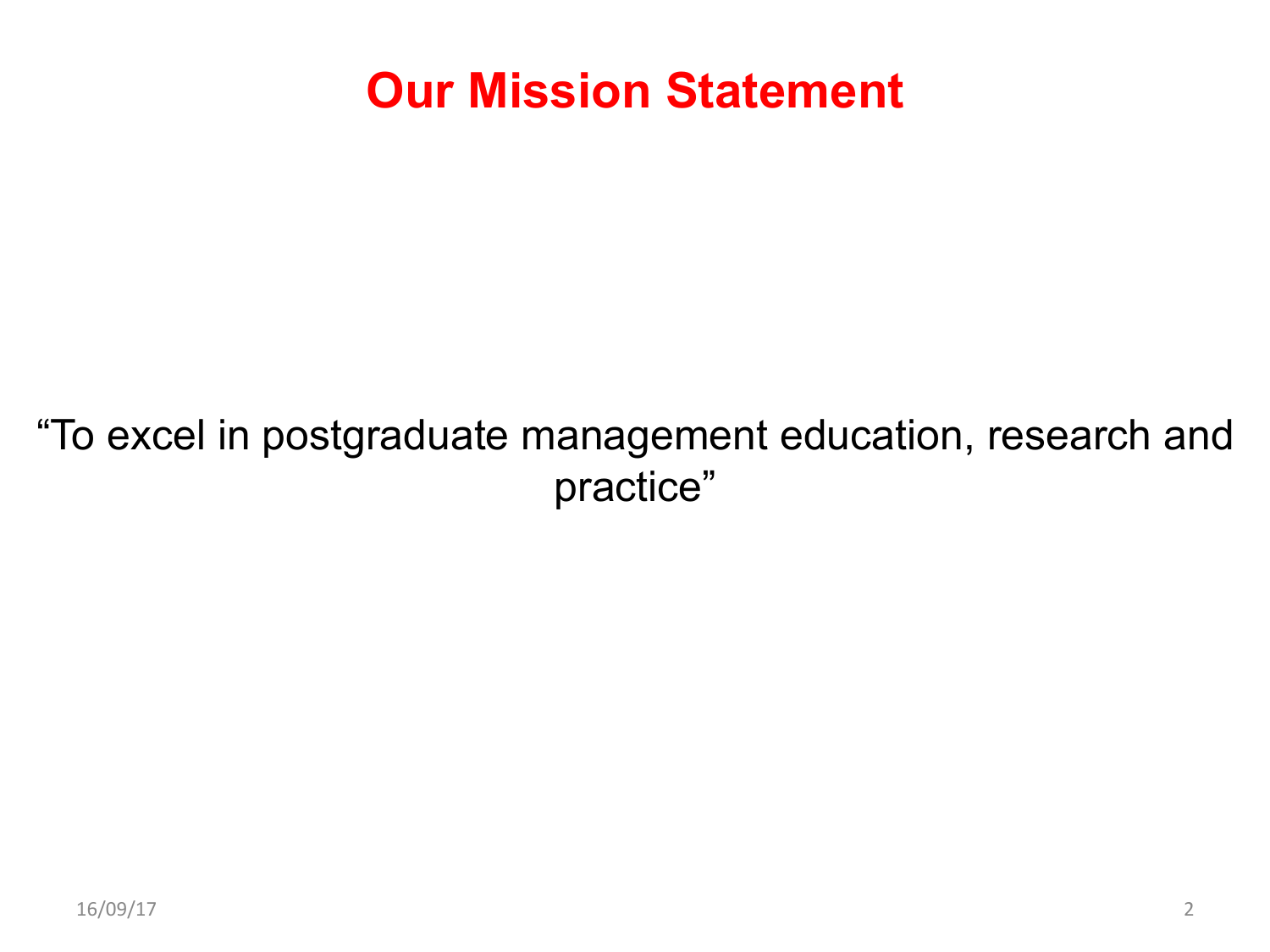# **Setting the Scene**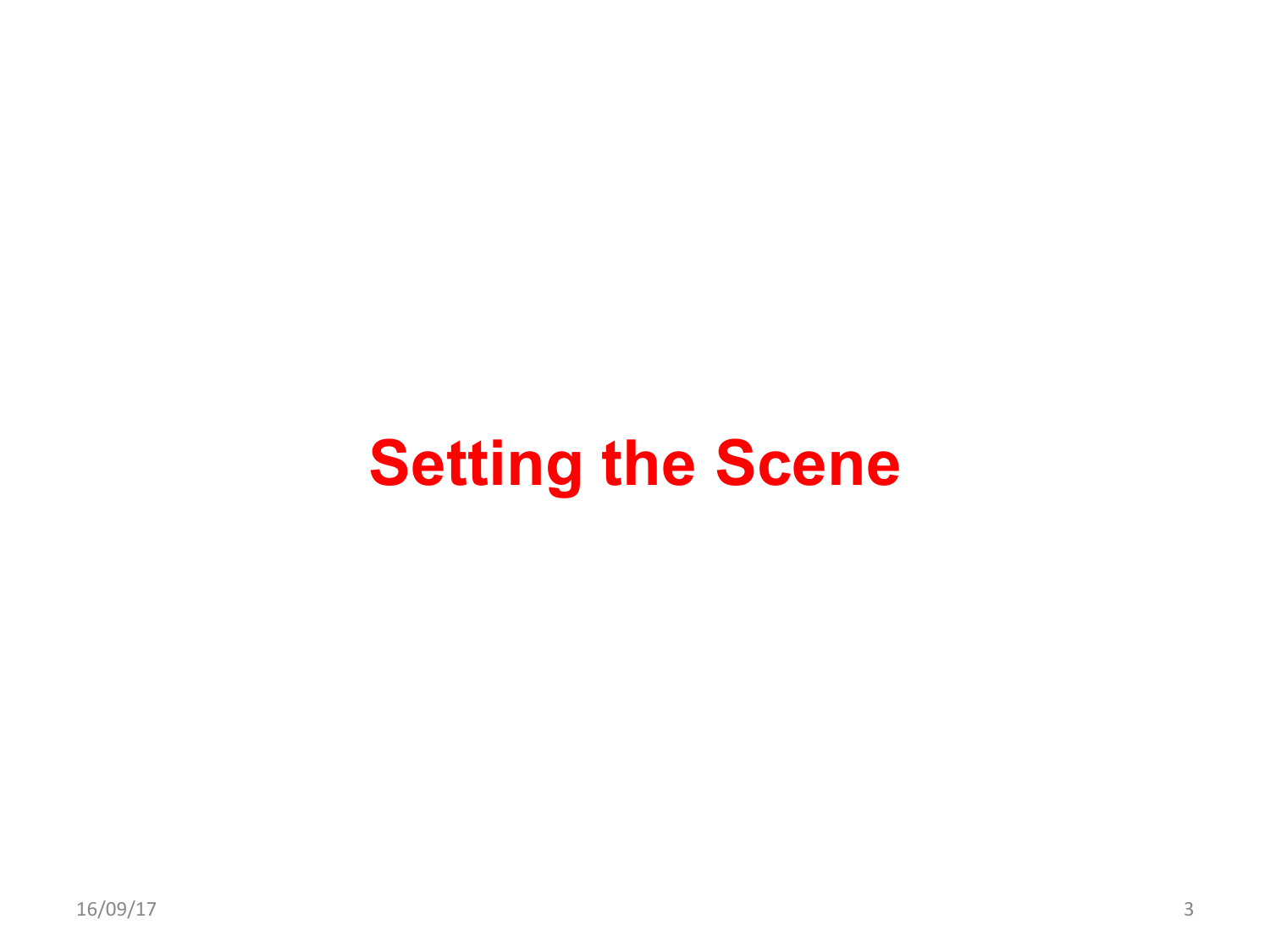# **My Priorities for TAPMI**

- Research
	- Creating new ideas and new knowledge
	- Look at issues impacting our society and environment
- Education

- Sharing our knowledge and ideas with tomorrow's business leaders

- Build capability for the future.
- **Community** 
	- To work with local, national and global communities
	- Demonstrate leadership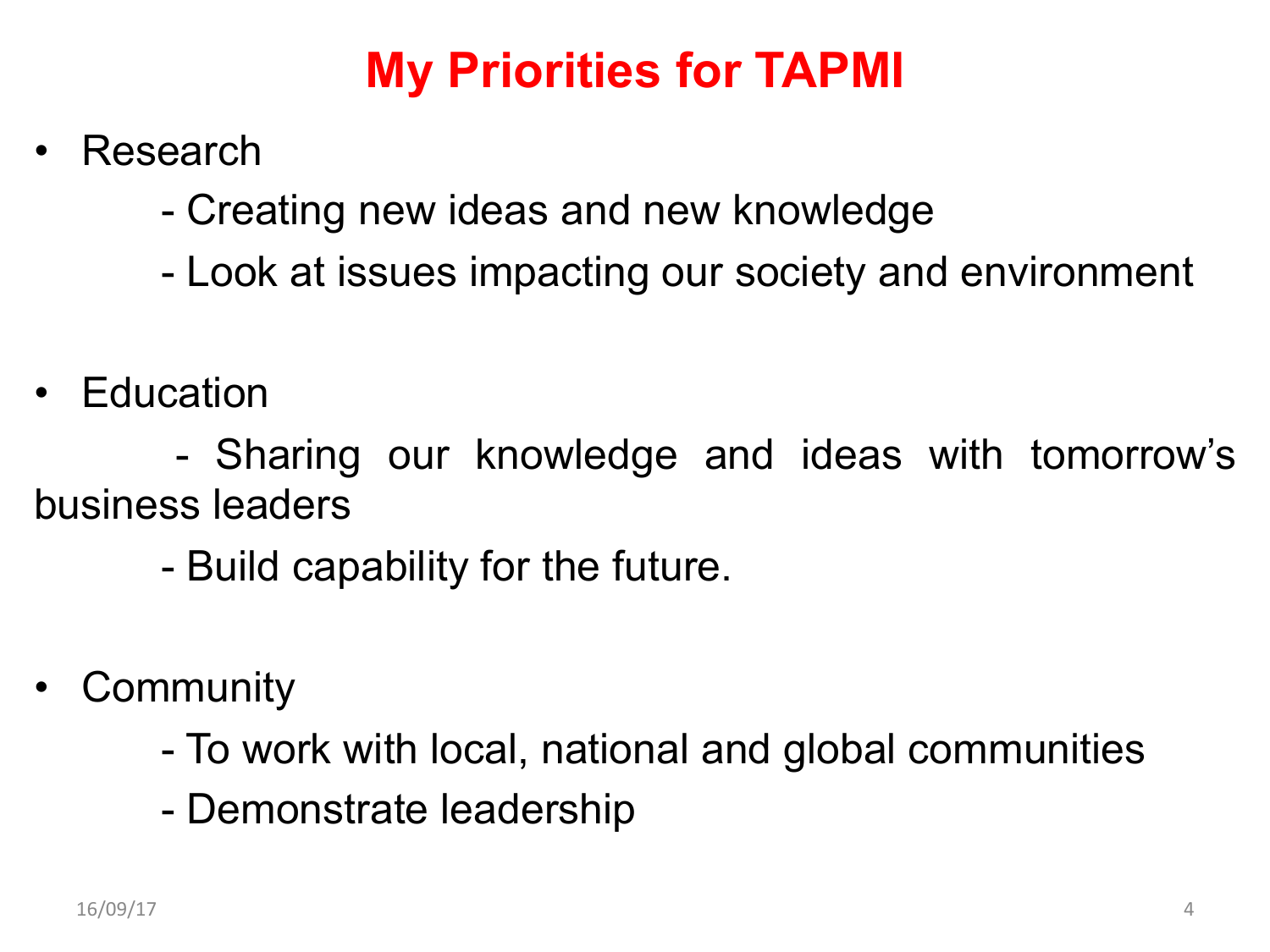## **Education Strategy**

• Continue to generate high demand from talented students

• Make TAPMI the destination of choice

• Focus on student outcomes and career choices

• Create a student centred learning atmosphere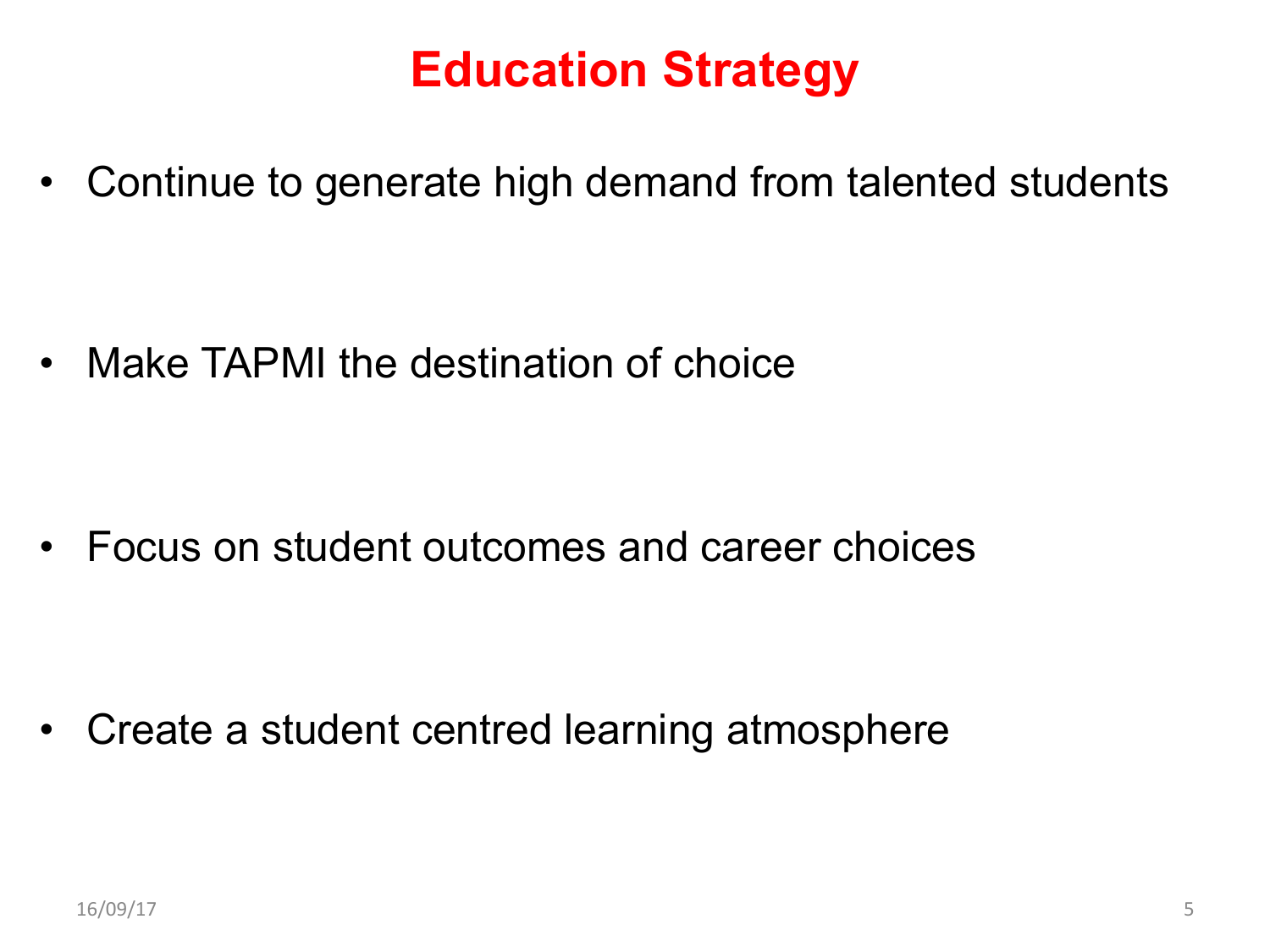# **Education Strategy**

- Provide meaningful and real-world opportunities to TAPMI students
- Invite senior industry professionals to co-teach second year courses – all areas to create a bank of industry professionals.
- Create industry relevant graduates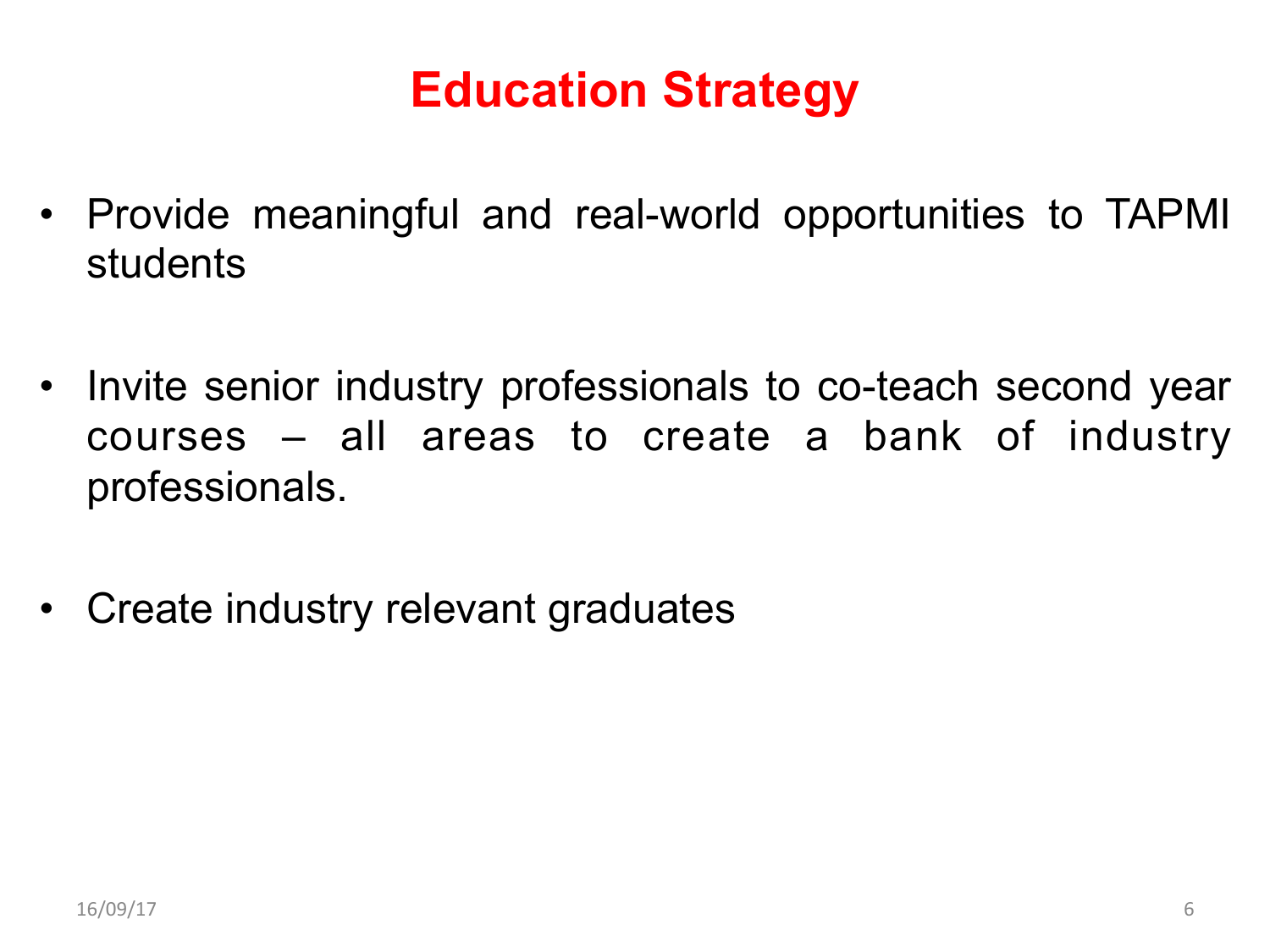#### **University Education**

What should we equip our students with?

- 1. Knowledge
- 2. Skills
- 3. Attributes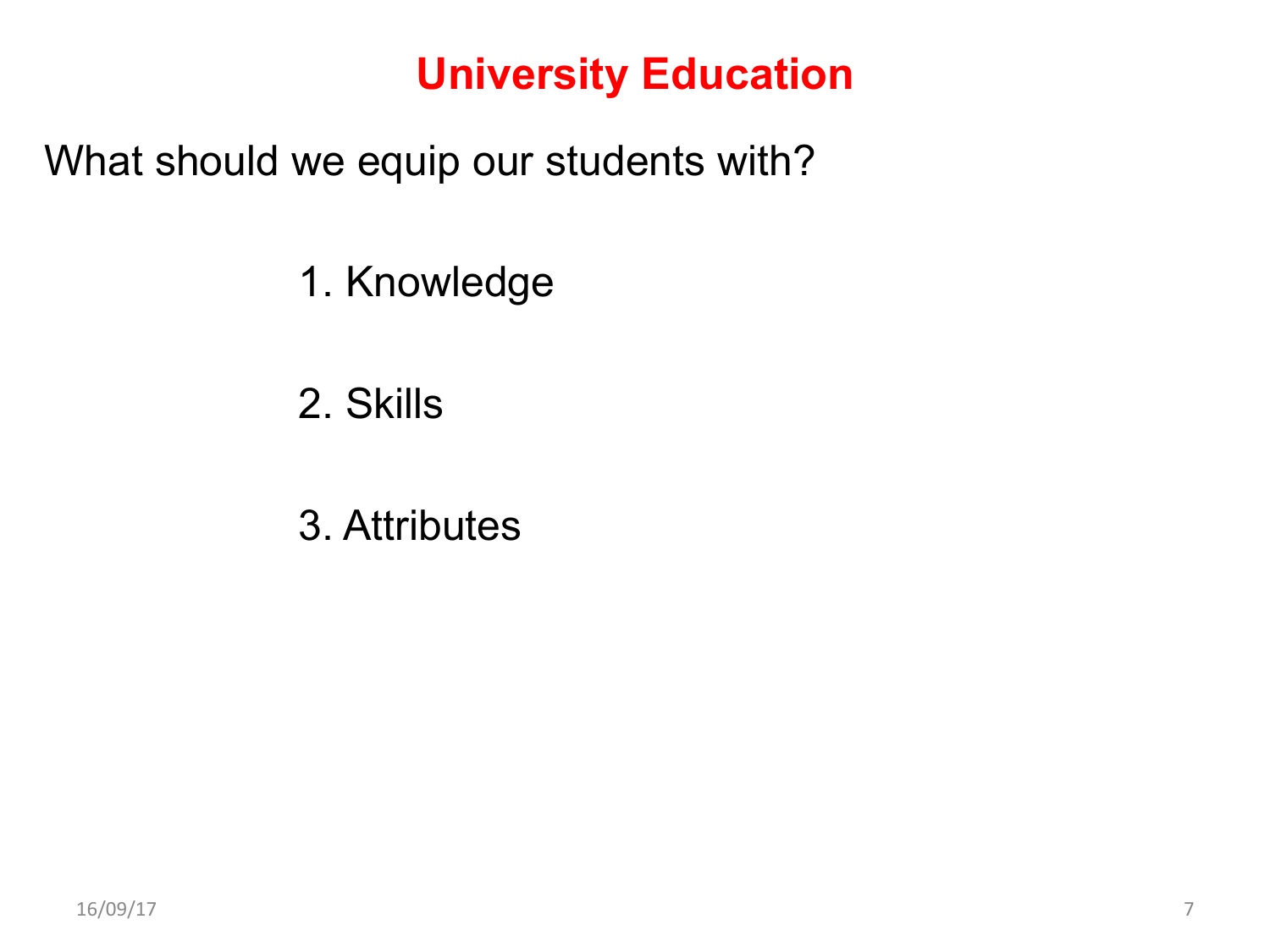• University of Kent, define Graduate Attributes as "values and beliefs which a University identifies as the hallmark of their graduates' experience".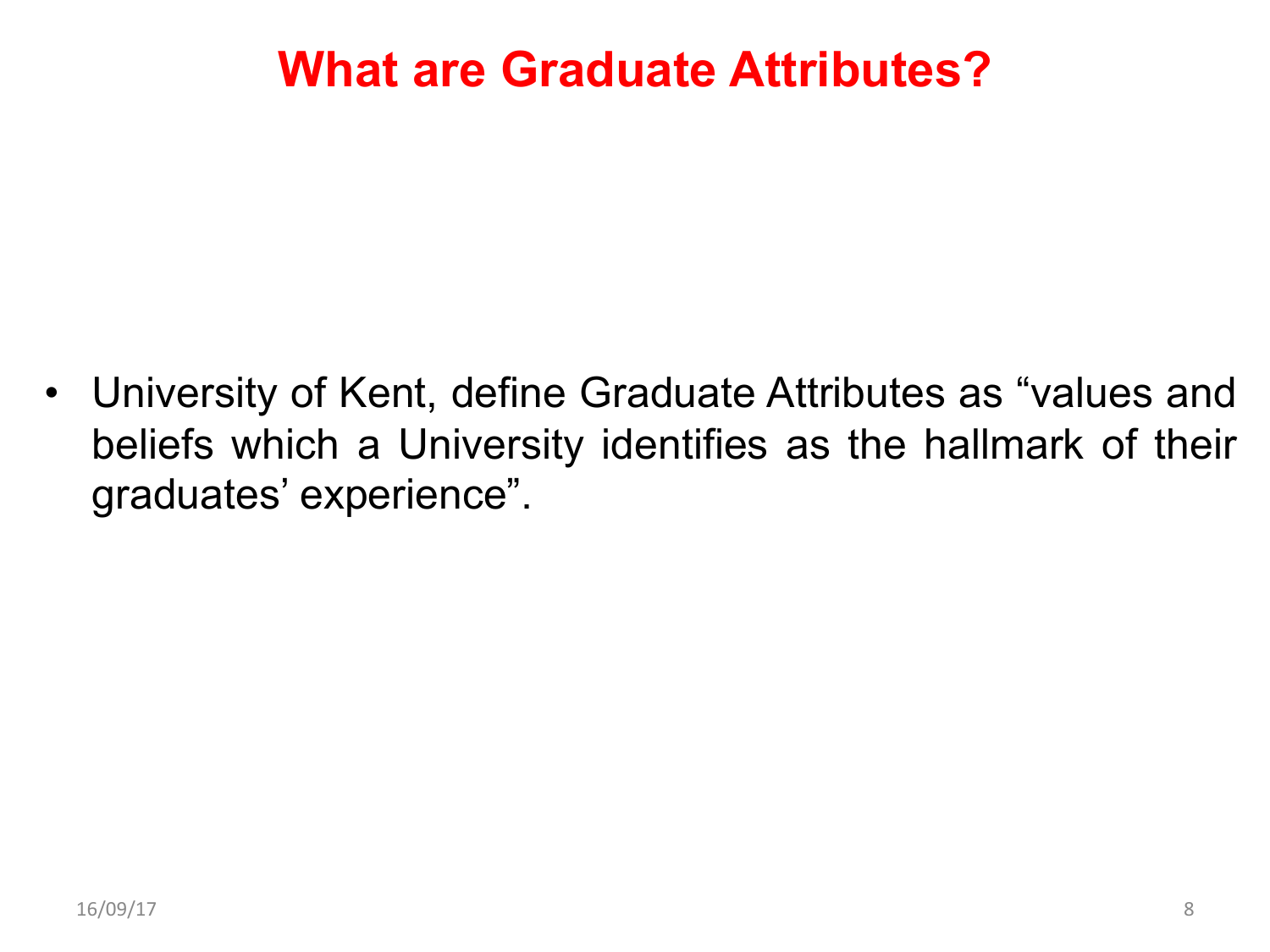- Leading B-Schools define Graduate attributes as a set of characteristics that are transferable beyond the disciplinary context in which it was developed.
- Graduate Attributes are not a set of skills to be mastered.
- Effectively, these are qualities that B-Schools must impart in graduates
- These attributes must be disseminated to all stakeholders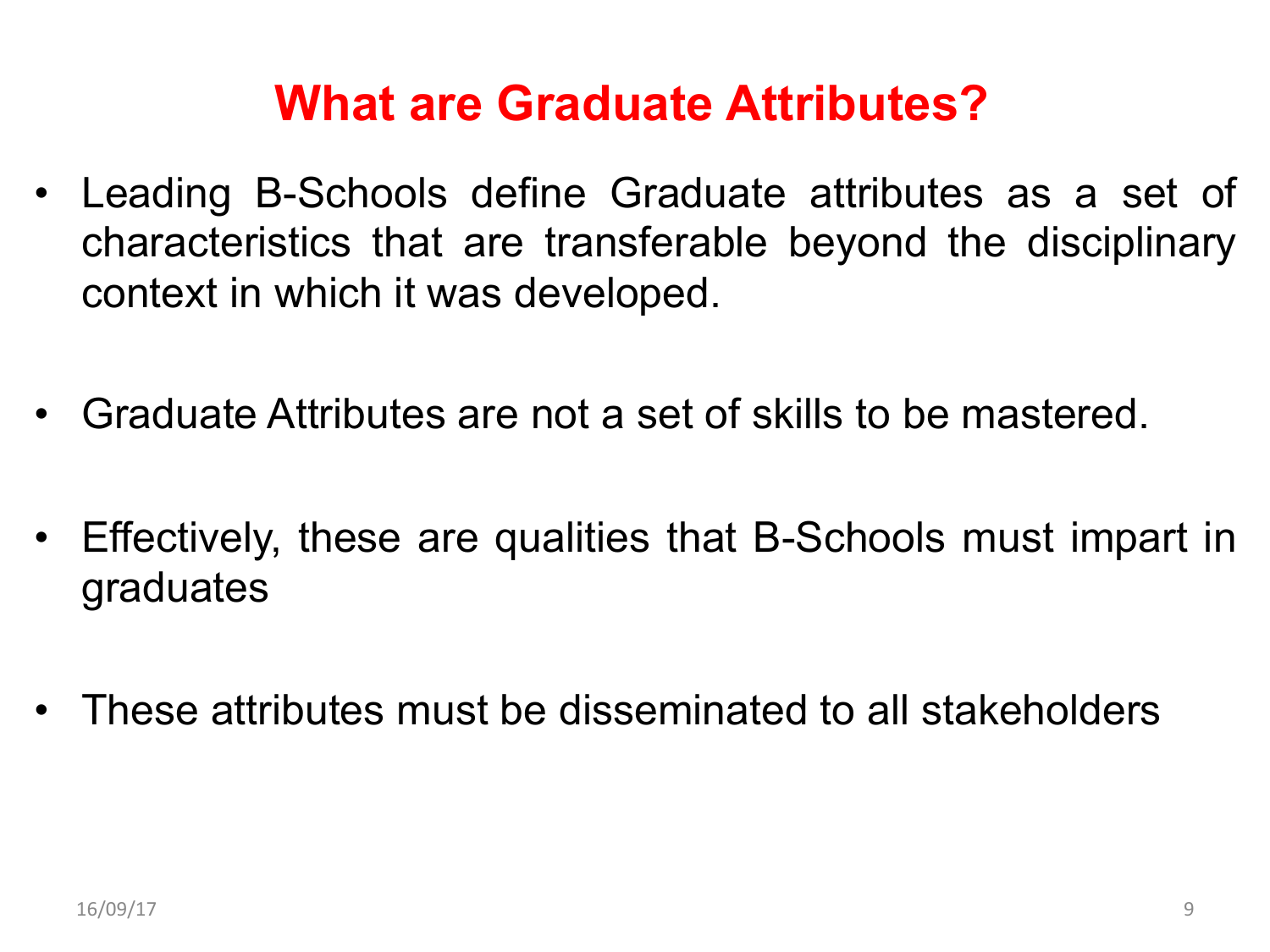- British B-Schools define graduate attributes as qualities, skills and understanding a student develops as a result of the learning they obtain when they complete the program of study.
- These are attributes they offer to employers and society.
- Framework for engaging with the wider world.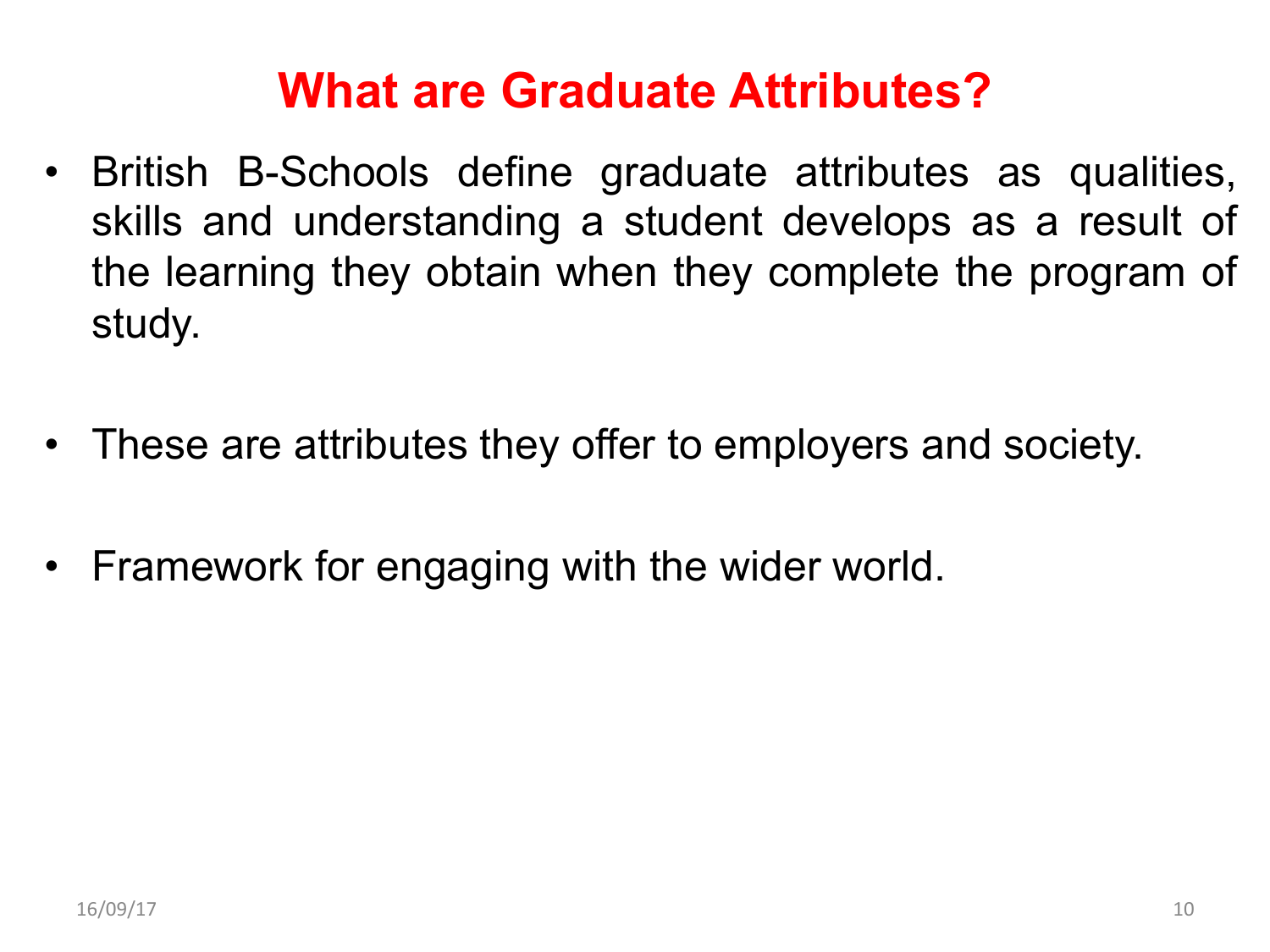- Focus is to encourage students to reflect on the broader purpose of their University education
- Attributes are not only developed in the context of the program they study in but what is generally called the total university experience.
- Employers and other stakeholders respect and that helps our graduates stand out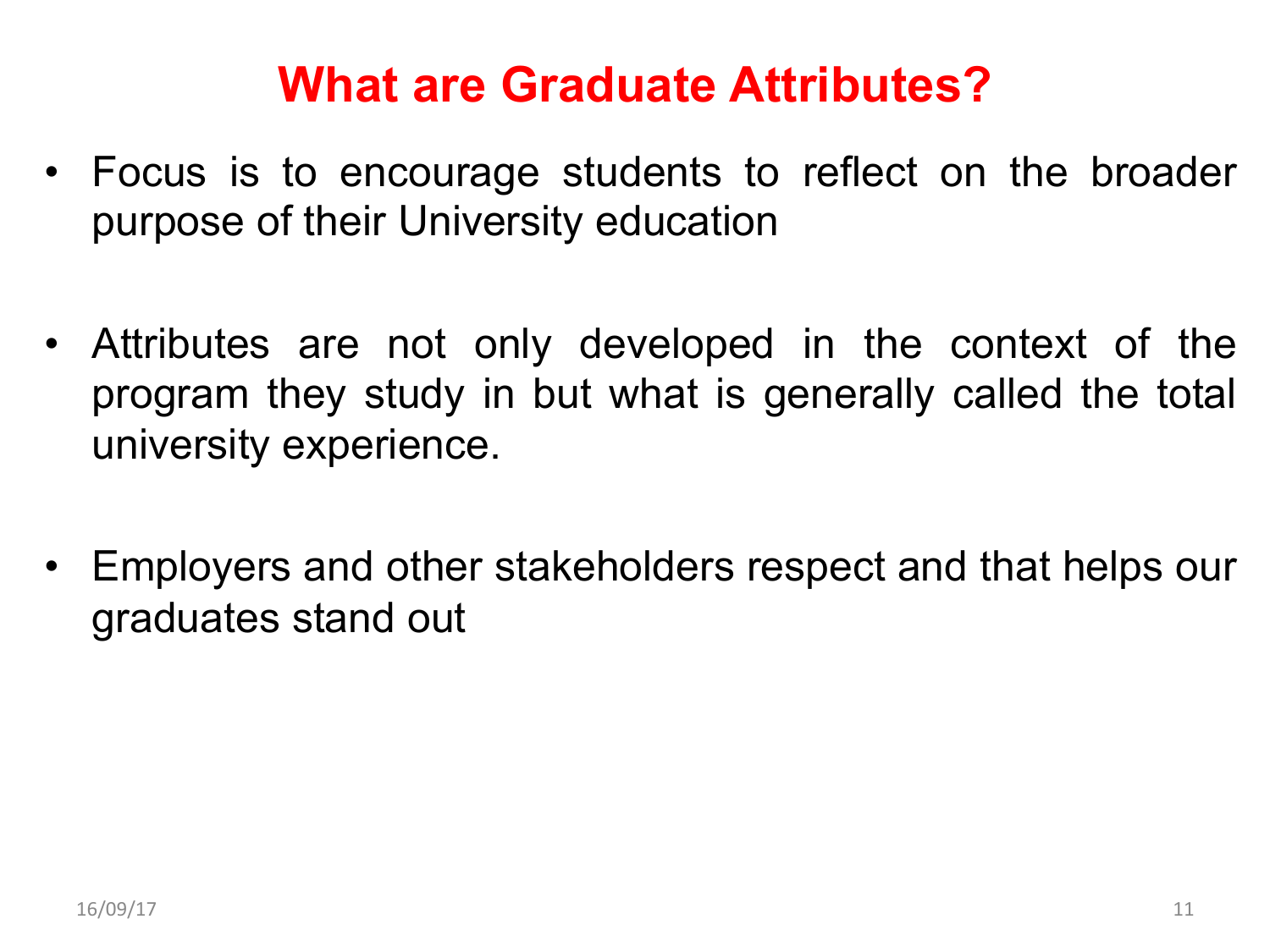# **Should our graduates only be employable or should they also be entrepreneurial?**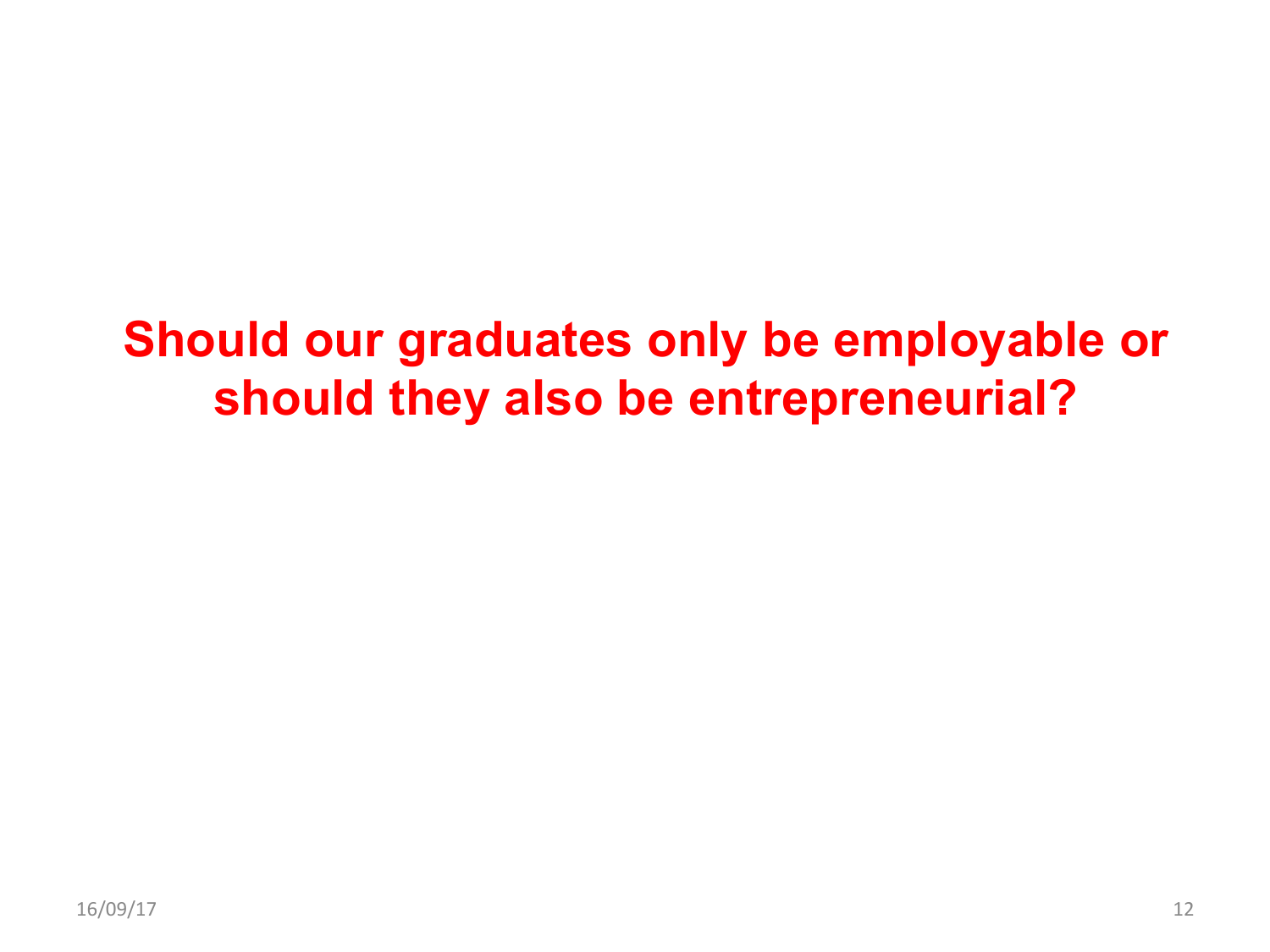- What attributes are required for being employable?
- What attributes are required for being entrepreneurial?
- Why are the Bill Gates, Tim Cook, Richard Branson, Larry Page, Sergey Brin, Mark Zuckerberg's of the world so successful?
- What makes them stand apart?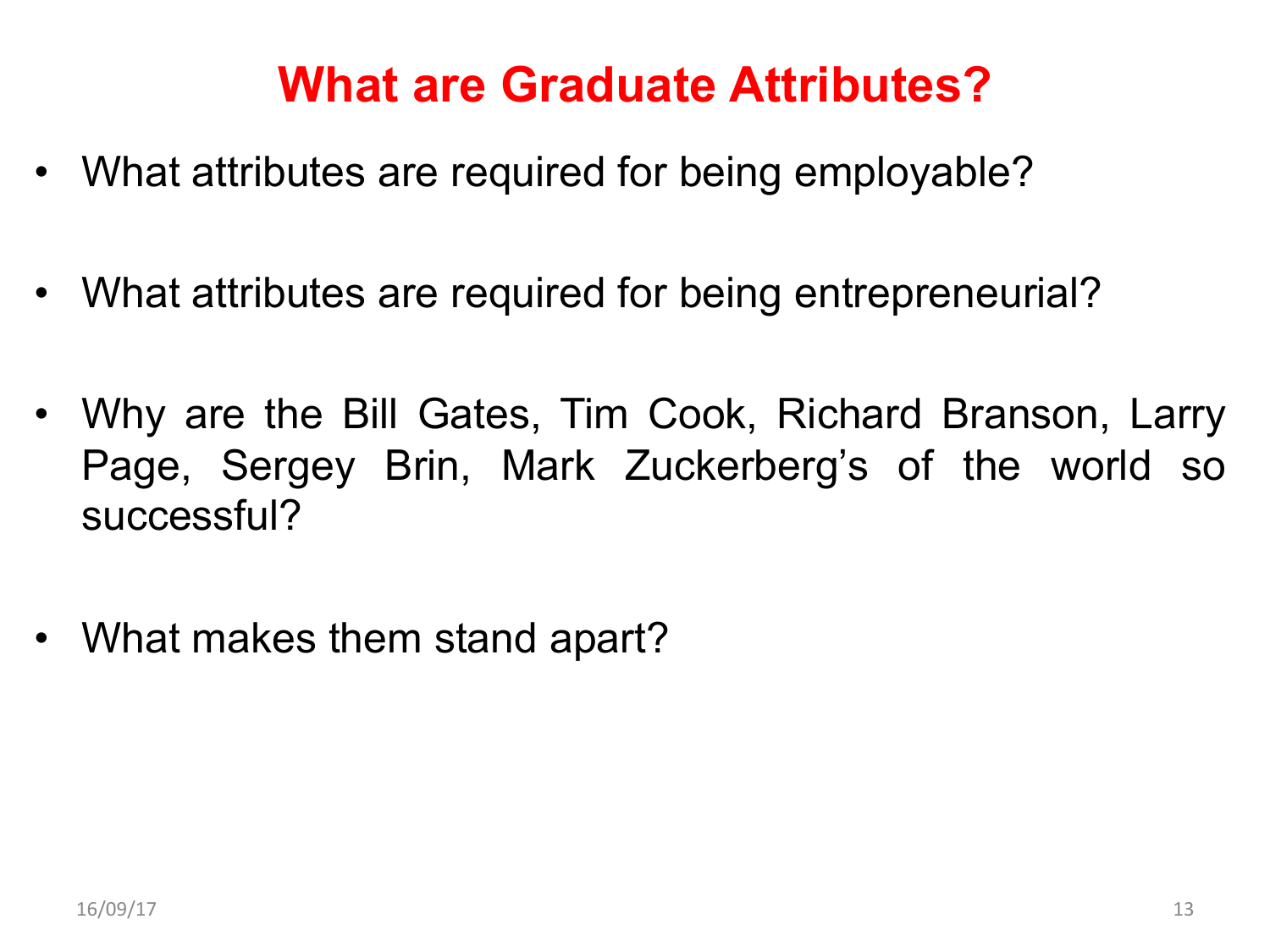#### **Common Themes Around the World**

- Global citizenship / cultural awareness
- Professionalism, ethics, values
- Social responsibility service to the community
- Lifelong learning
- Technological literacy
- Initiative, problem-solving skills
- **Leadership**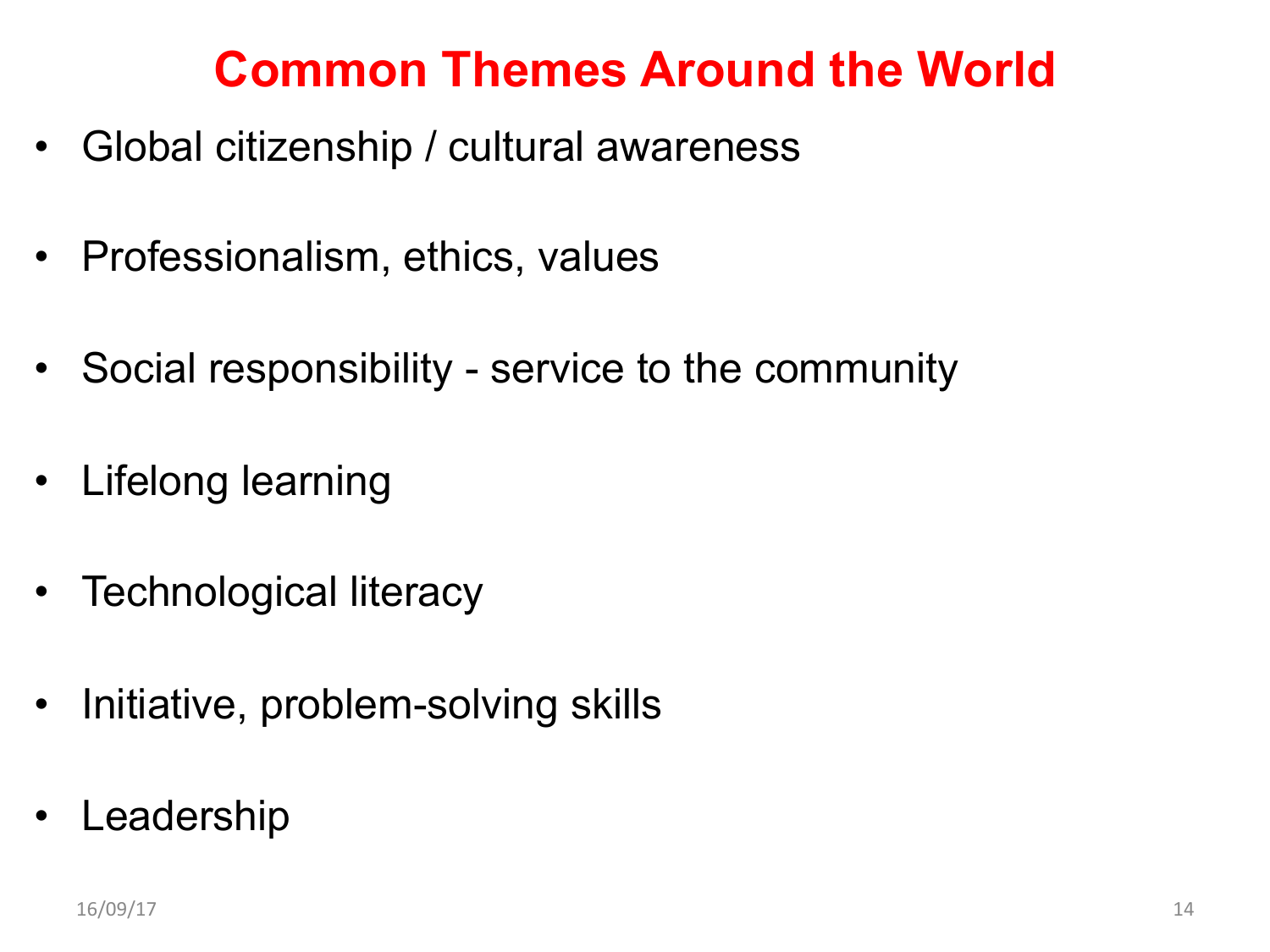#### **What do Employers Want? (Sydney Morning Herald)**

- Be diverse
- Go team
- Be a leader
- Be ready
- Experience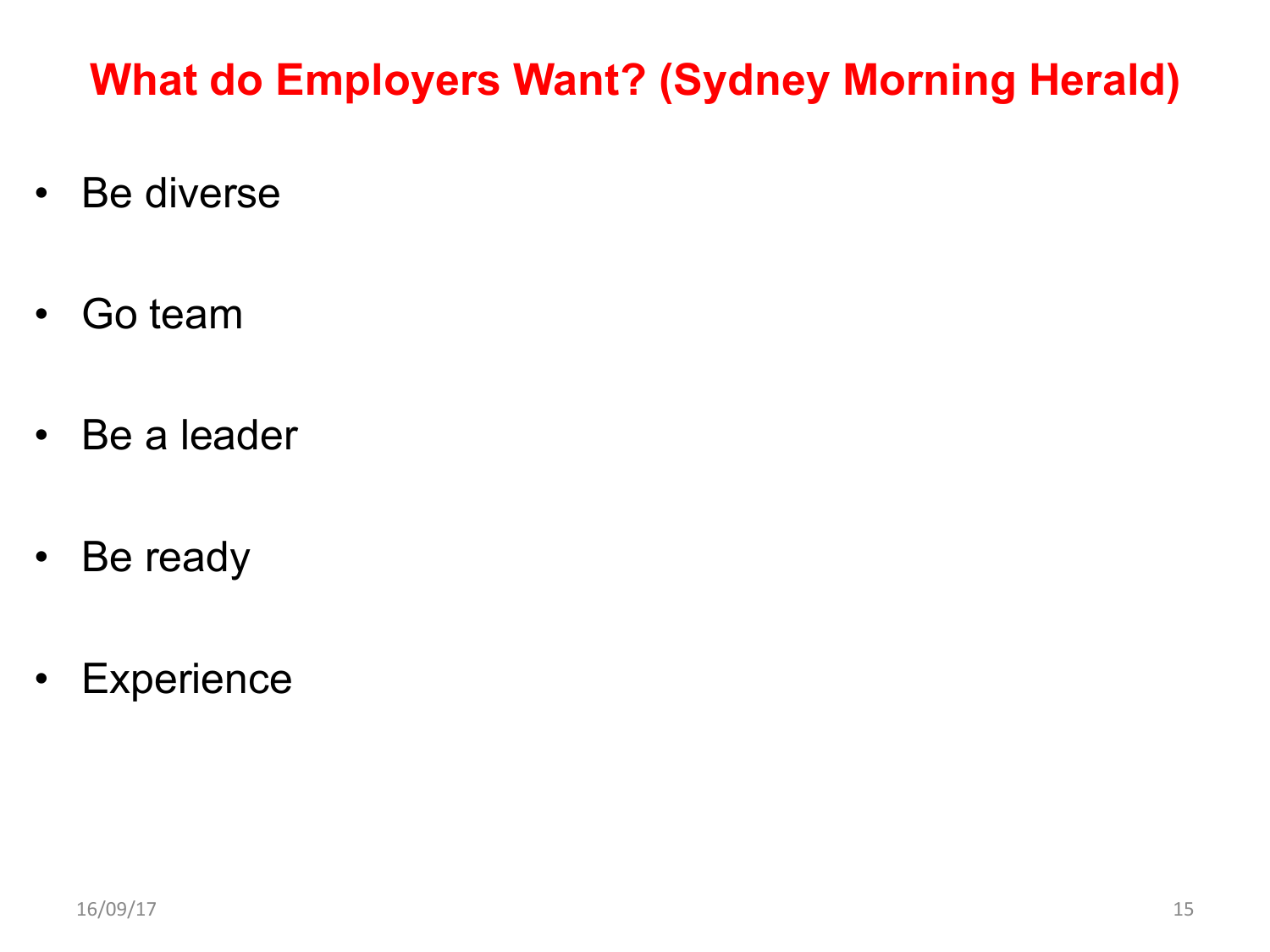# **What do Employers Want? (Sydney Morning Herald)**

- Marks
- Forms
- **Tests**
- Who?
- Creativity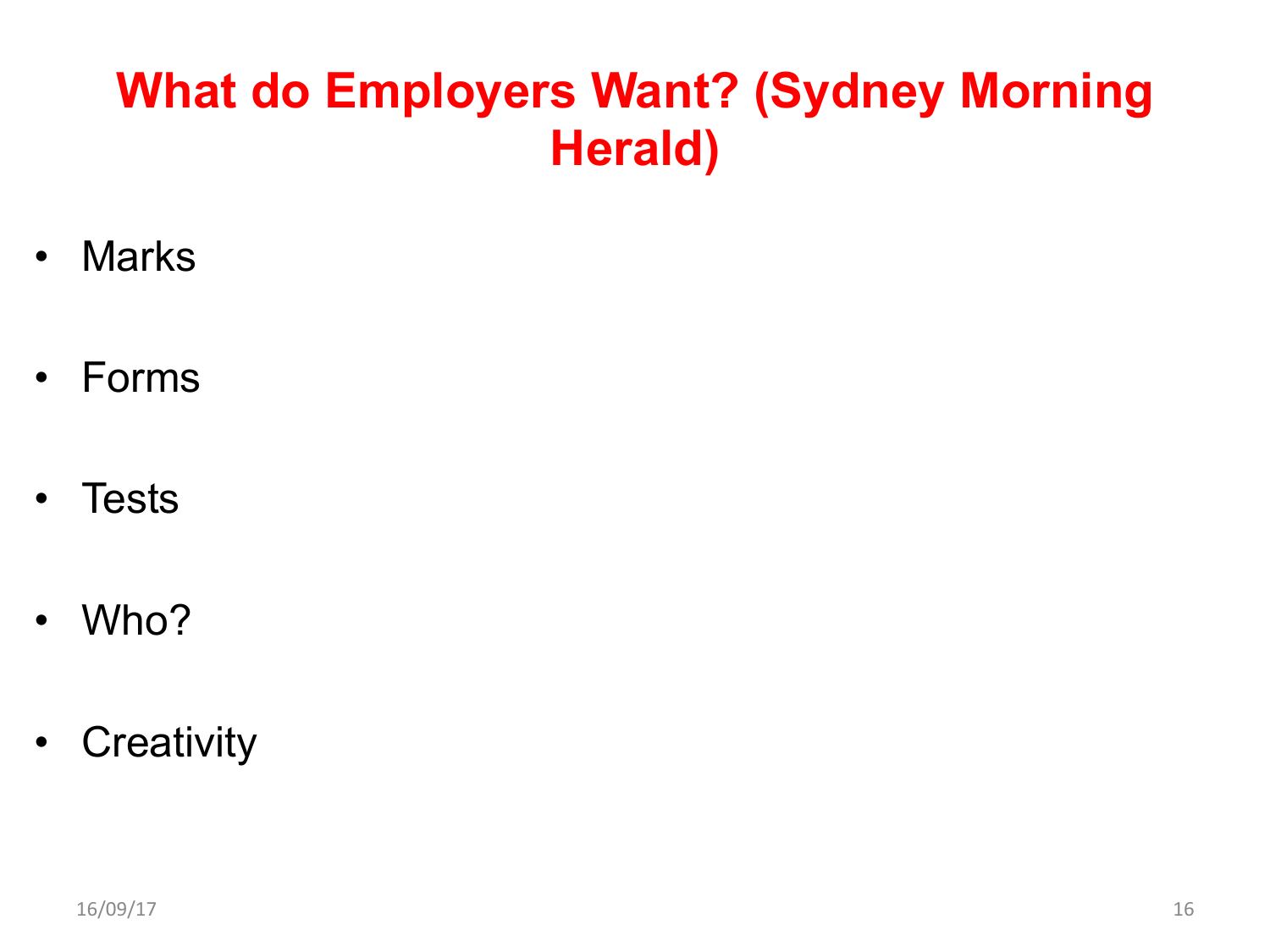# **Agenda for Today**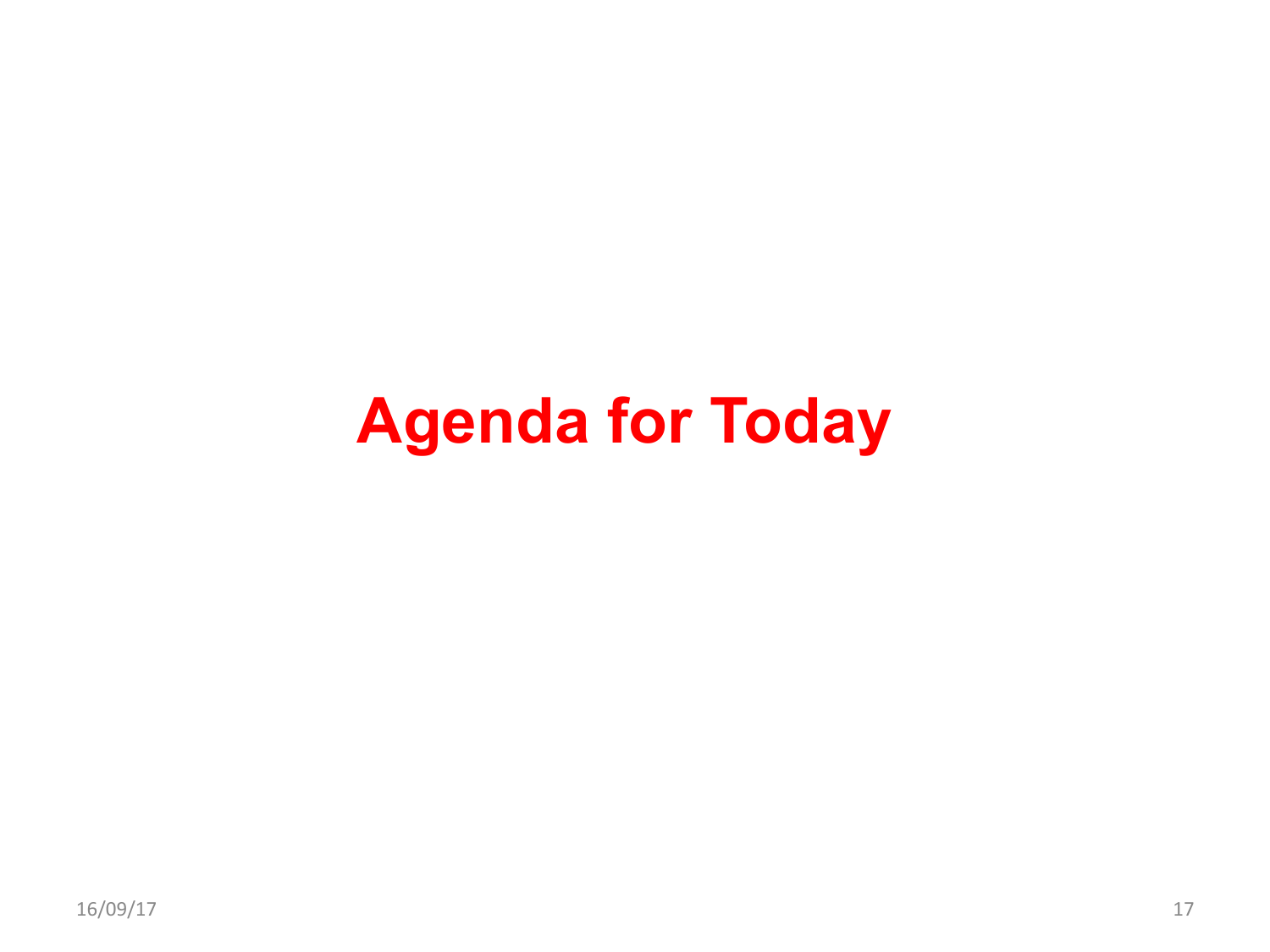# **Two Point Agenda**

- Identify Graduate Attributes for TAPMI
- How do we embed in the TAPMI Curriculum?
- Explore Tinto's Learning Community Model

- Individual courses exist but links must be established between courses

- Interdisciplinary team must teach courses
- Multiple perspectives are important for students
- Student engagement improves